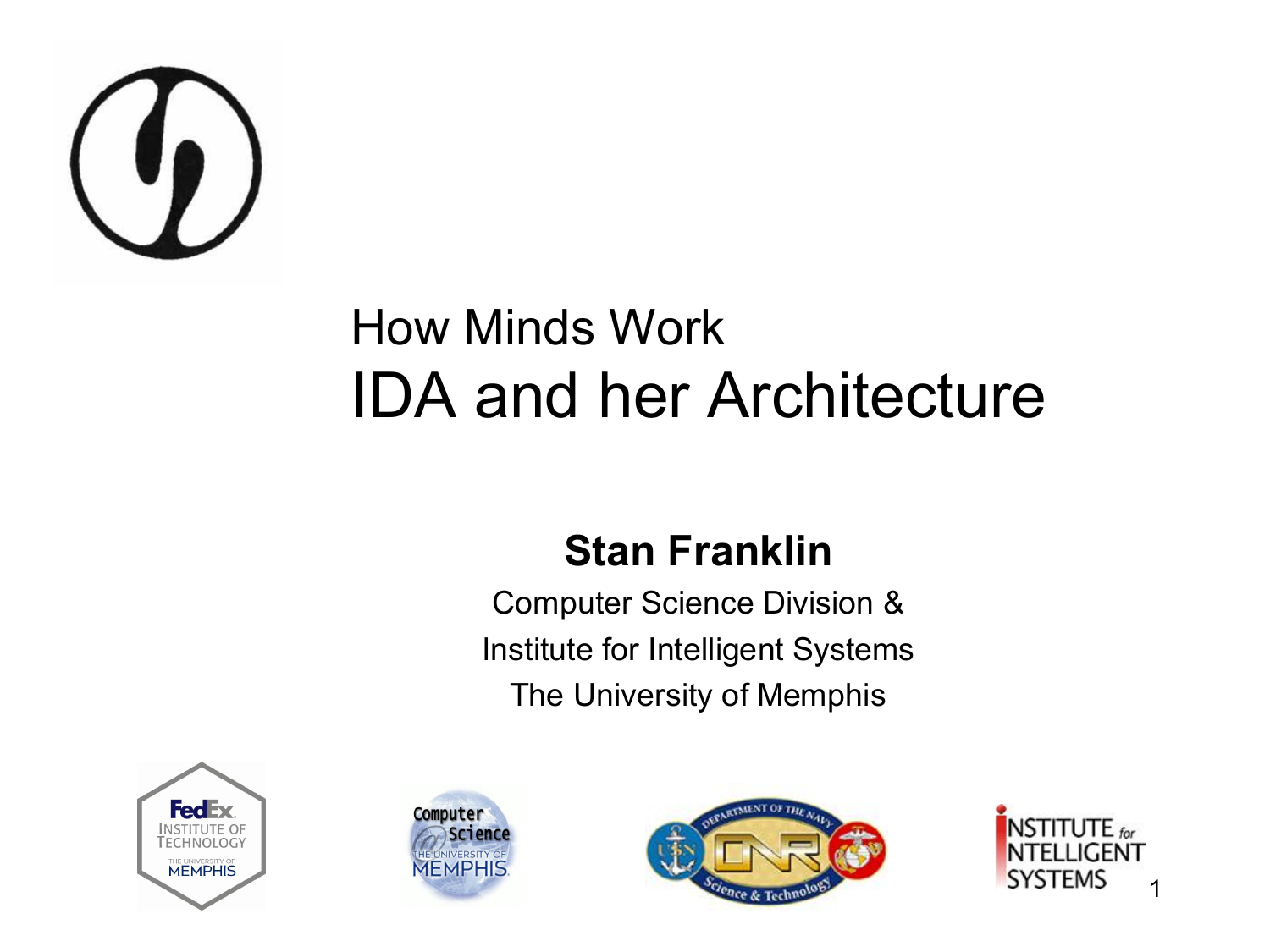## Who is **IDA?**

## IDA is an intelligent, autonomous software agent that does personnel work for the US Navy

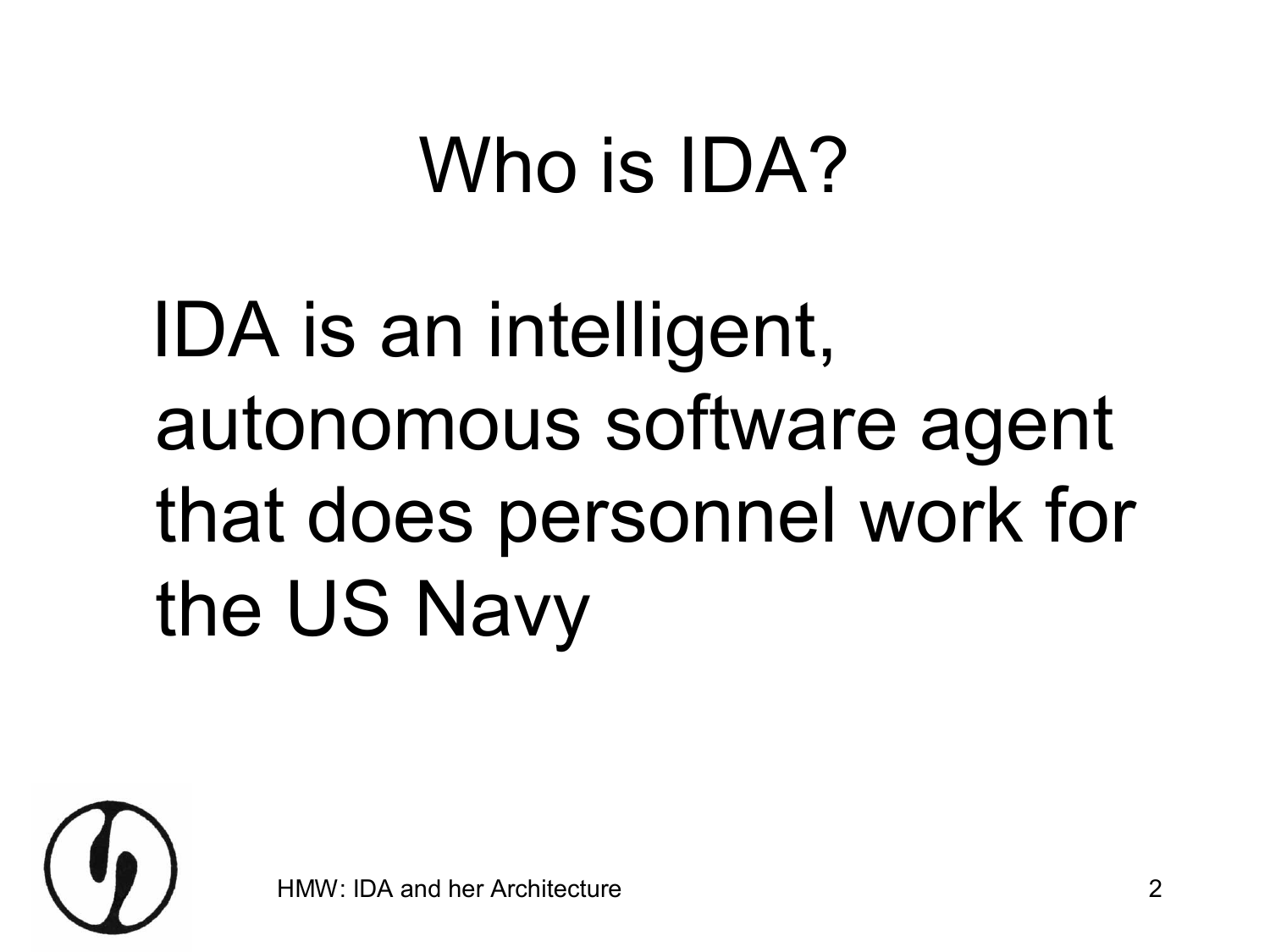## Introducing IDA



An intelligent software agent capable of entirely automating human information agents

- *Customer Service Agents*
- *Travel Agents*
- *Insurance Agents*
- *Loan Officers*

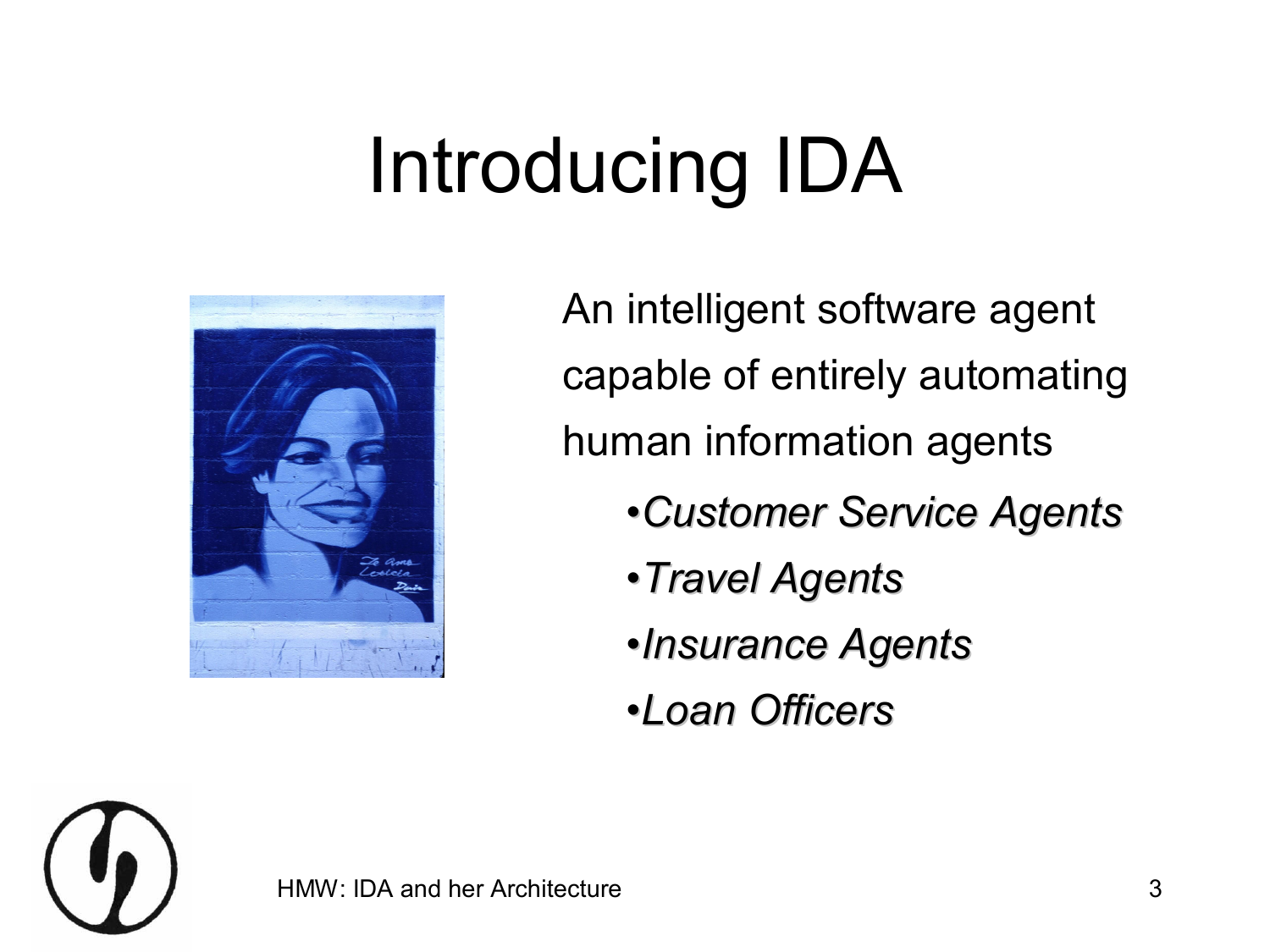## IDA Negotiates





#### IDA negotiates with clients in natural language—English

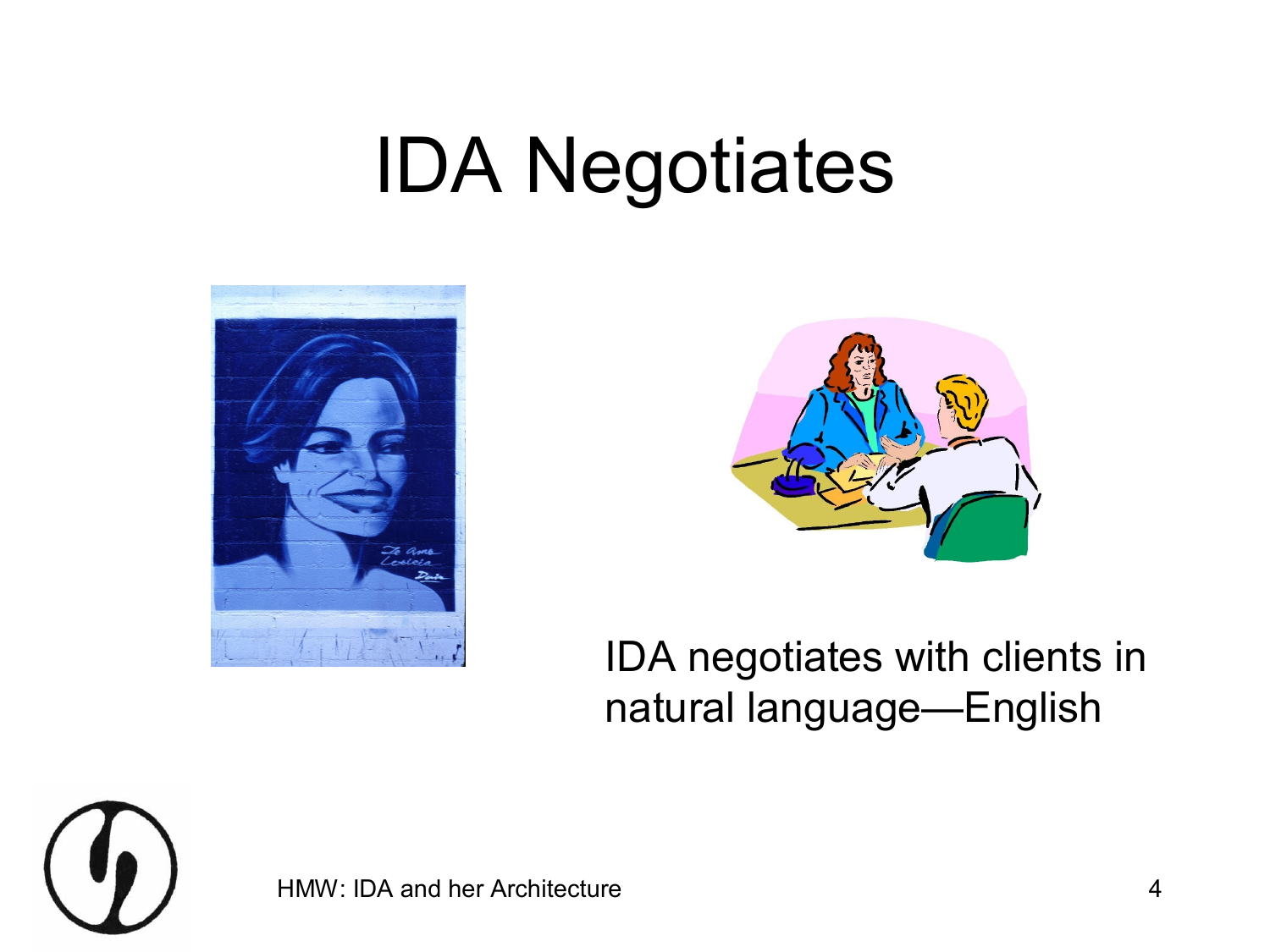#### IDA Accesses Databases





#### IDA locates and understands information from databases

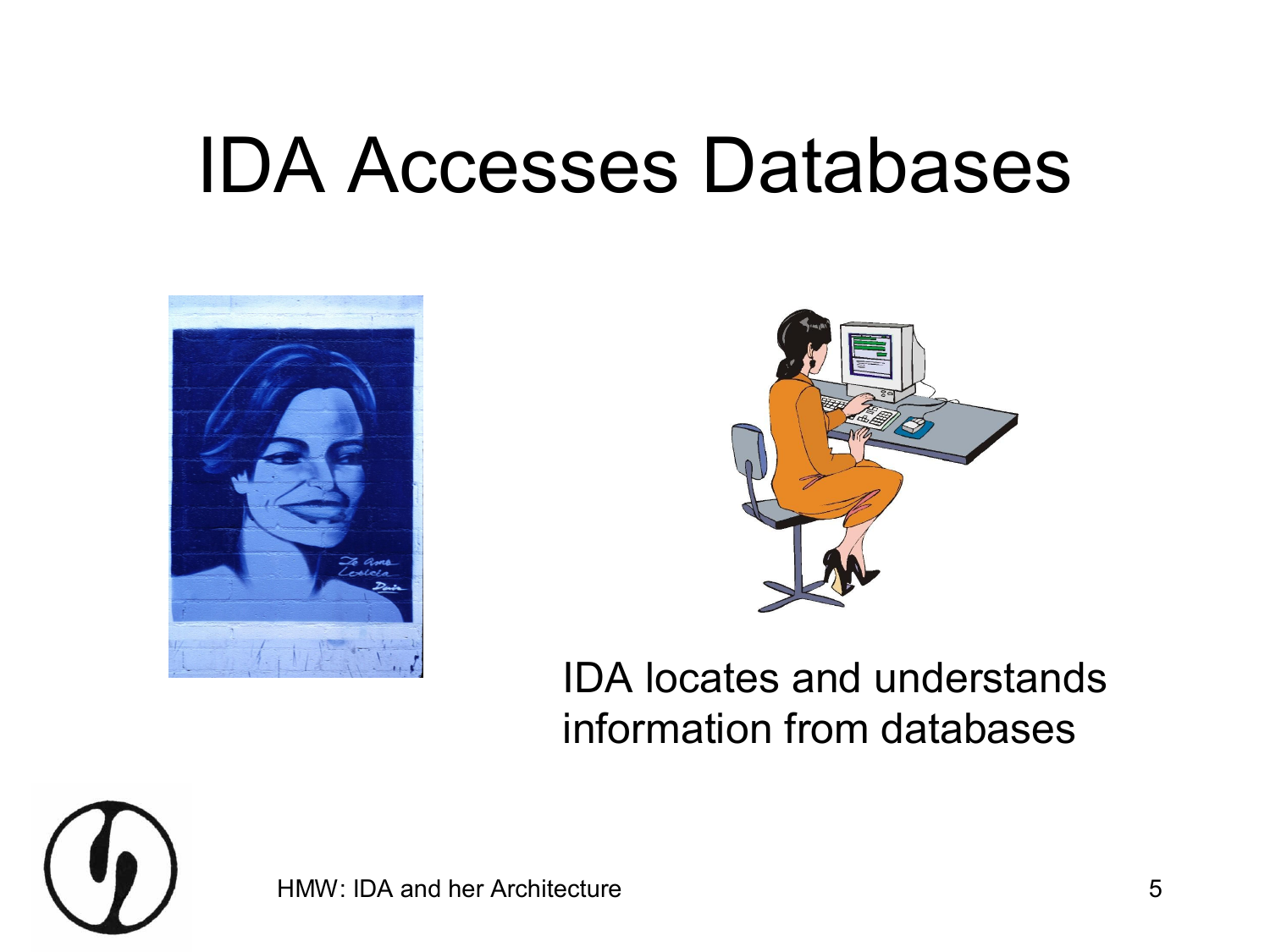#### IDA Adheres to Policies





#### IDA understands and adheres to numerous company policies

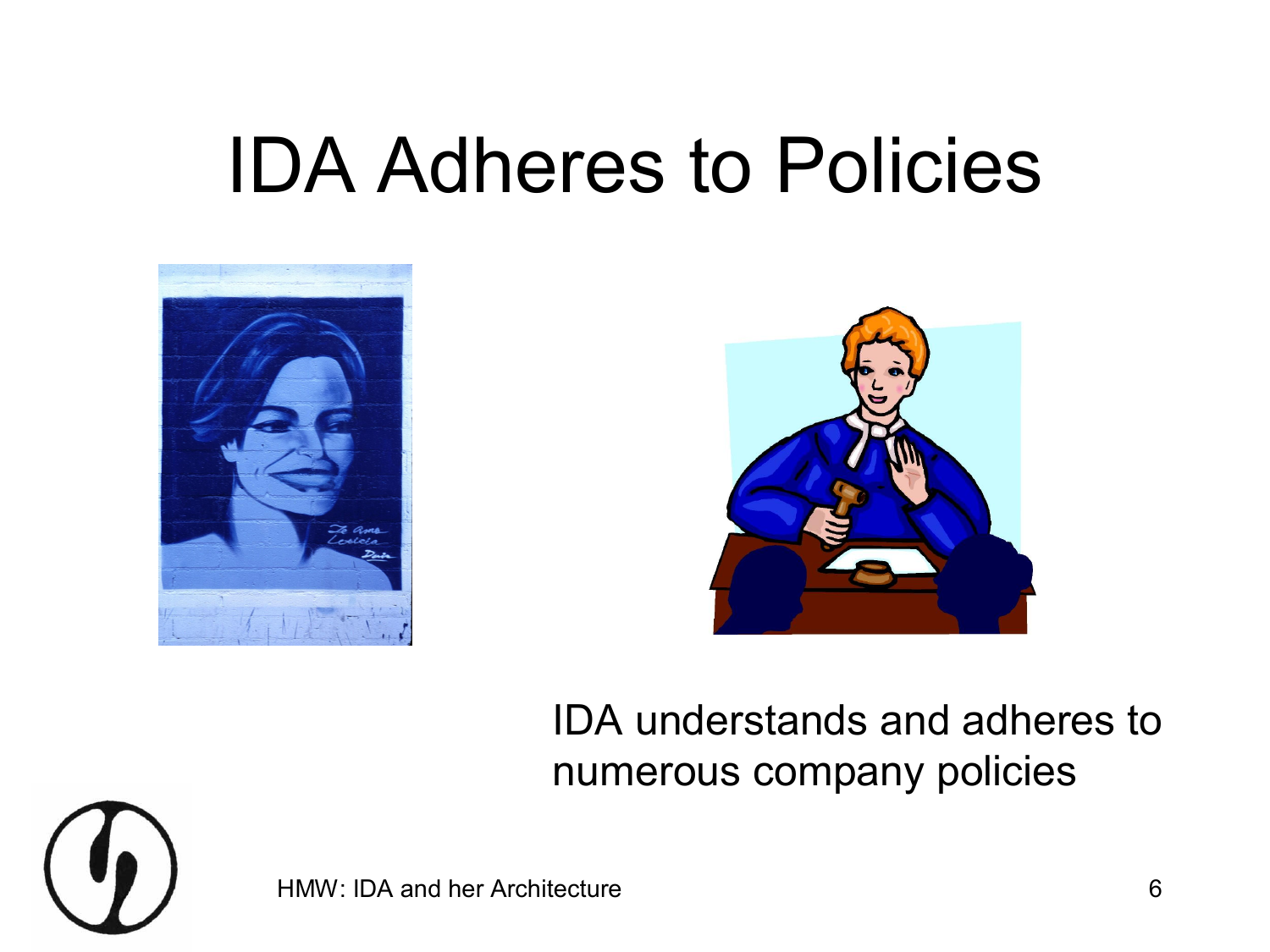#### IDA Makes Decisions





IDA makes sophisticated decisions involving deliberation and constraint satisfaction



HMW: IDA and her Architecture **7** and the *7* and 7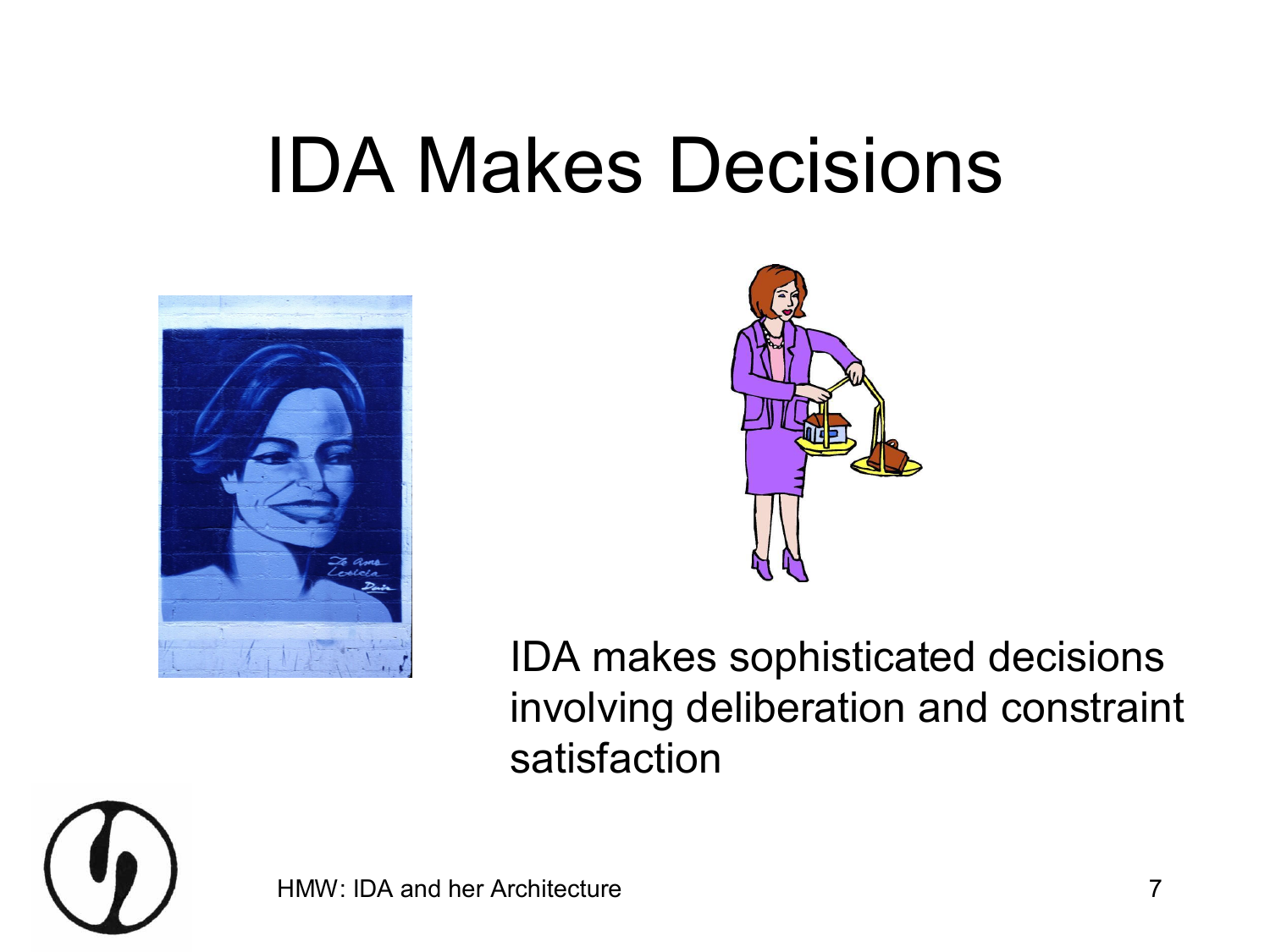## IDA Produces a Product





IDA can produce useful products

- *Airline tickets*
- *Loan papers*
- *Insurance policies*

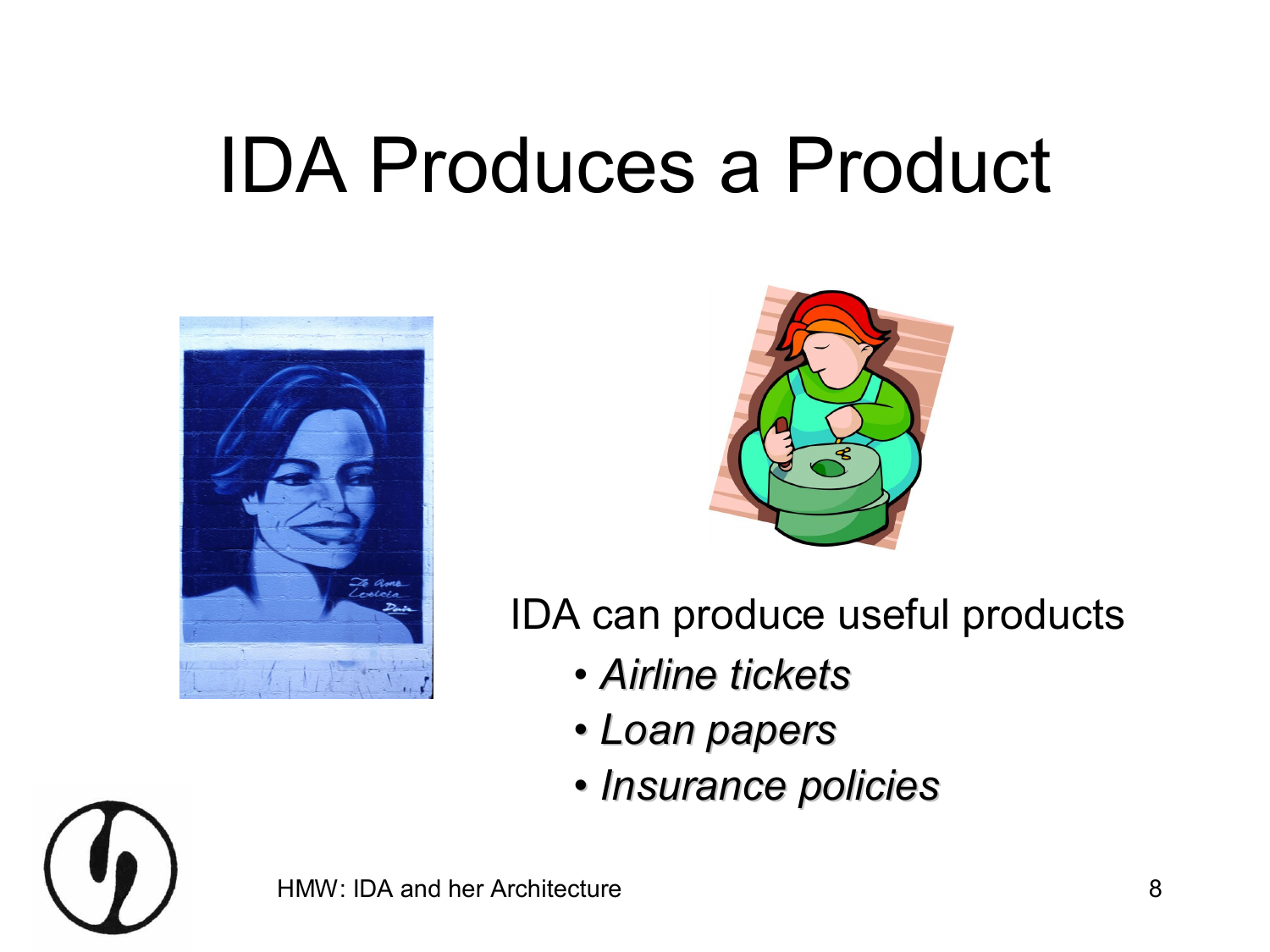## IDA Generates Hypotheses





IDA generates hypotheses about how minds work to guide cognitive scientists and neuroscientists

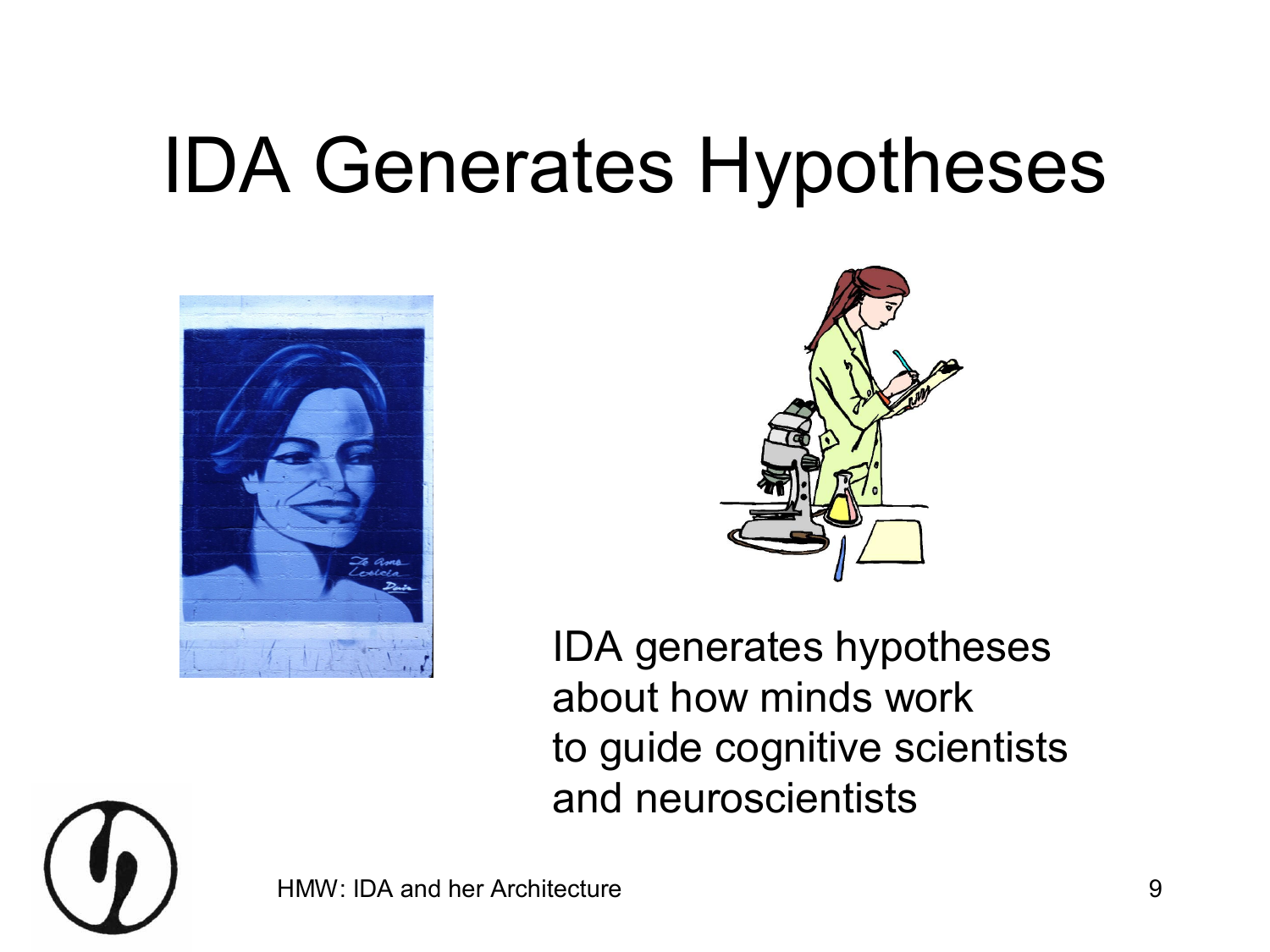

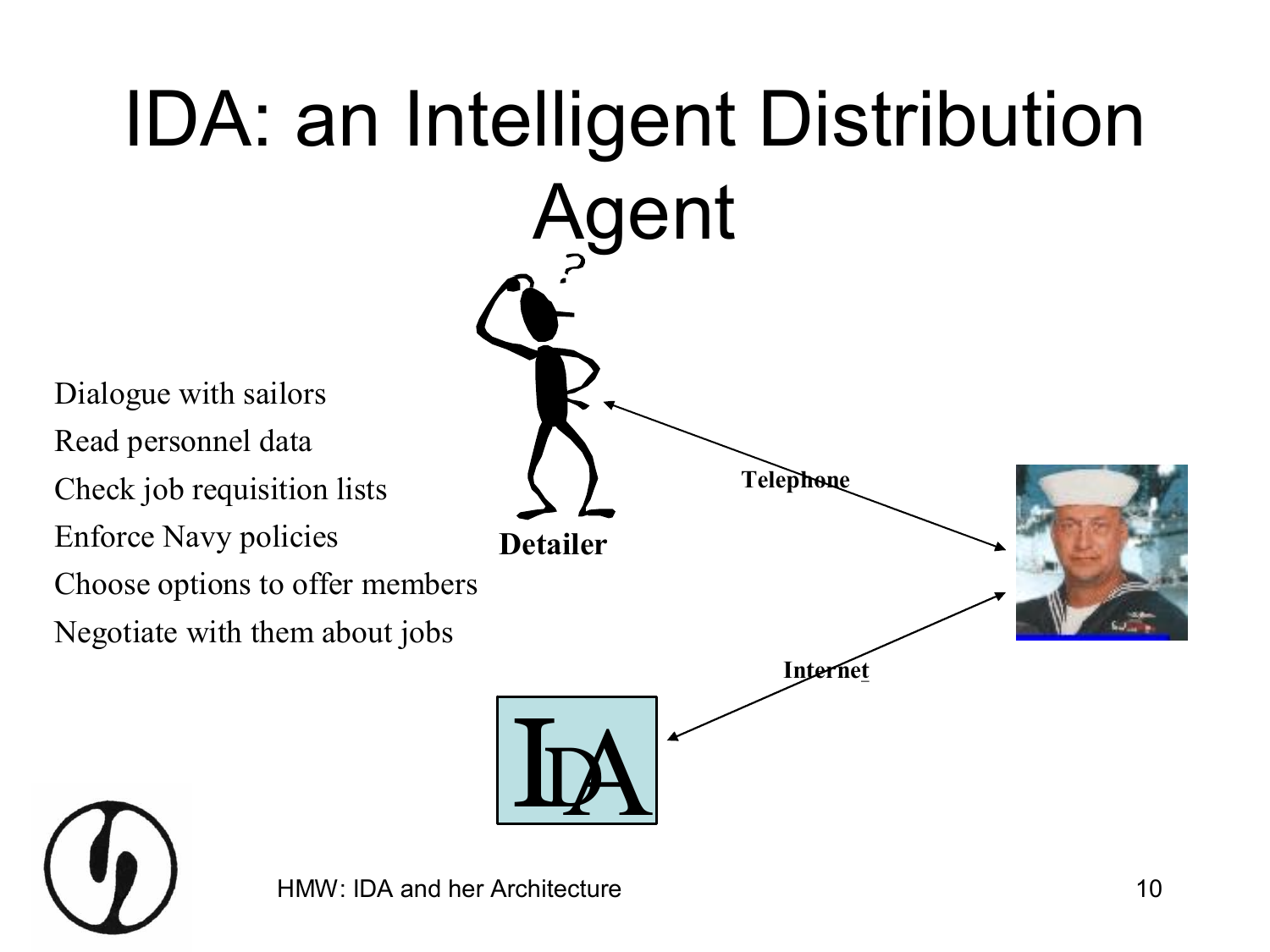# IDA works for the US Navy

- Funded by Office of Naval Research & other Navy sources—\$1.5m
- IDA, an intelligent software agent, uses locally developed cutting edge Artificial Intelligence technology to
	- Model human cognition—the science side
	- Negotiate with sailors in everyday English about new jobs—the engineering side

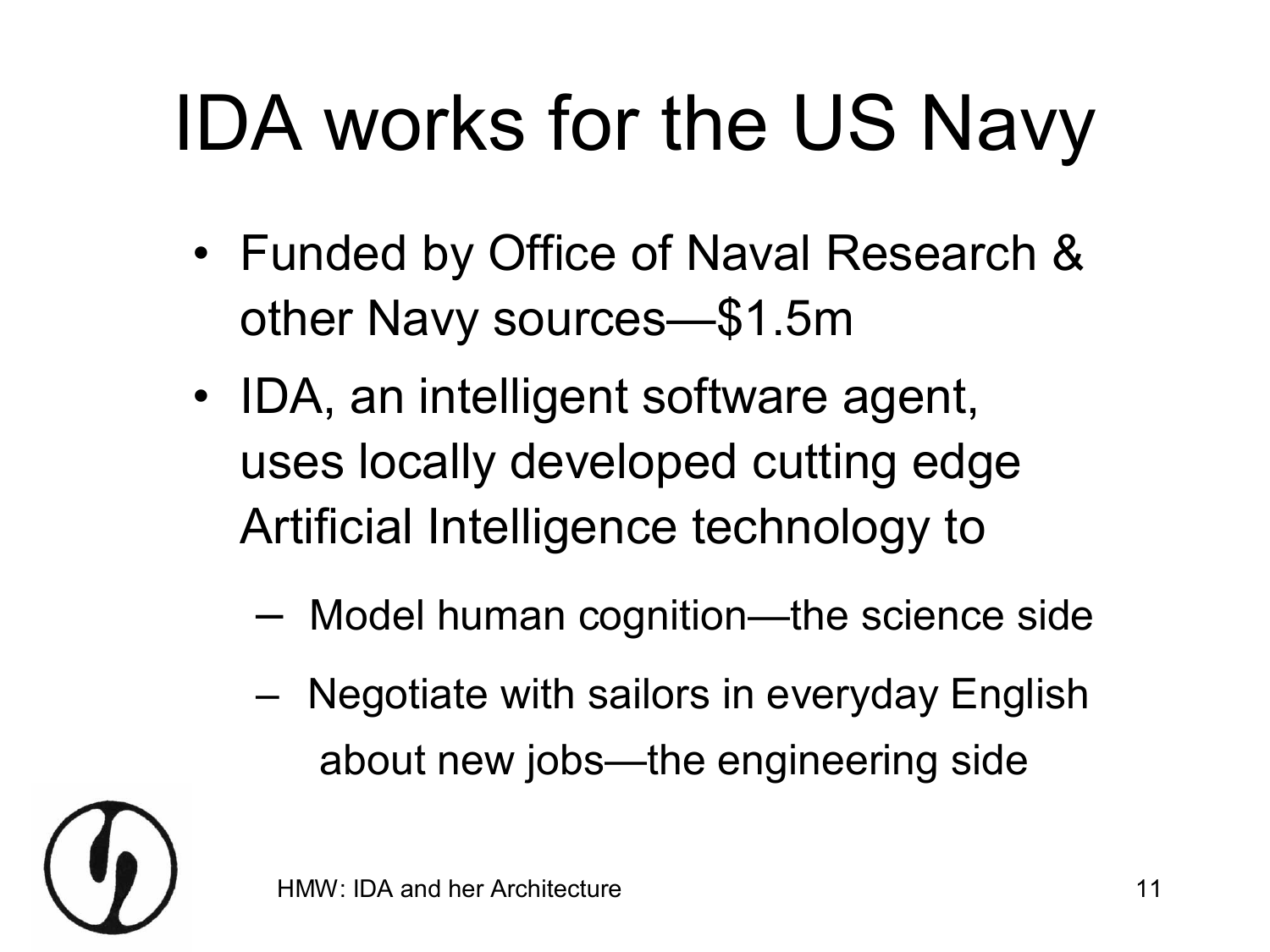# IDA finds jobs for sailors

- Communicates with sailors in English via email
- Selects jobs to offer a sailor, taking into account
	- the Navy's policies and needs
	- the sailor's preferences
- Deliberates about feasible dates
- Negotiates with the sailor about job selection over the course of several emails

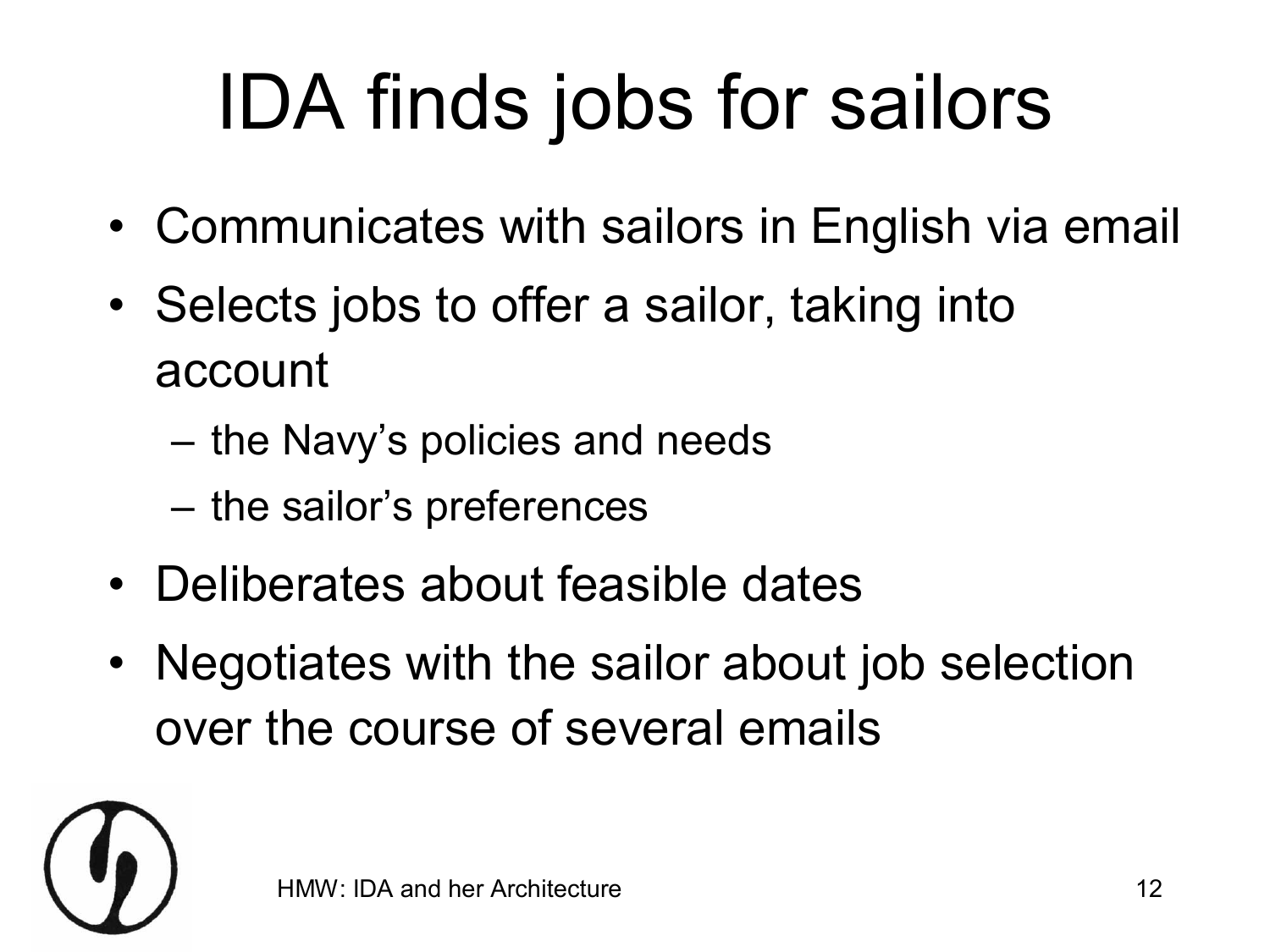## How does IDA read emails?

• Read sailor emails and extract pertinent data  $\frac{1}{2}$ 



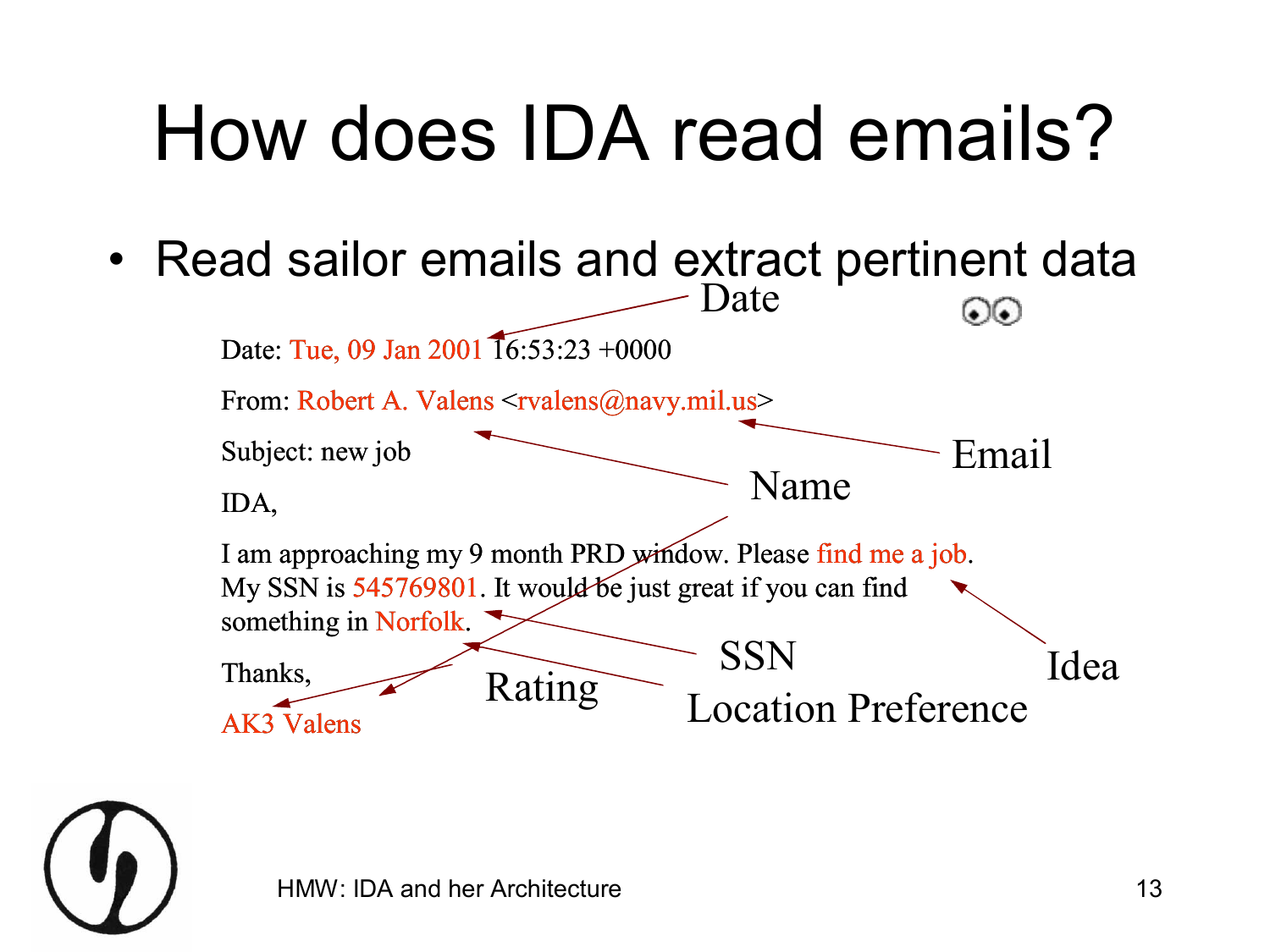## How does IDA gather data?

- Gather necessary data from Navy formatted databases
	- Personnel
	- Job Requisitions
	- Training
	- Rollovers
	- AutoCost (PCS cost calculator)

|             |                 |                     |                            | 392700222 Steven Lee Pribnow |                                          |                     |                    |
|-------------|-----------------|---------------------|----------------------------|------------------------------|------------------------------------------|---------------------|--------------------|
| Rate:       | AS <sub>1</sub> | Pay Grade:          | 6                          | PRD:                         | 9805                                     | NEC1:               | 7617               |
| NEC2:       | 7607            | NEC3:               | <b>EMPTY-FIELD</b>         | NEC4:                        | <b>EMPTY-FIELD</b>                       | NEC <sub>5</sub> :  | <b>EMPTY-FIELD</b> |
| SeaShore:   | $\overline{2}$  | <b>ONBD LIIC:</b>   | <b>CONTRACTOR</b><br>03364 | Dep:                         | A                                        | Sea Loc 1:          | <b>KPS</b>         |
| Sea Loc2:   | <b>BPT</b>      | Sea Loc3:           | <b>KSD</b>                 | Shore Loc 1:                 | <b>HCC</b>                               | Shore Loc2:         | <b>MWI</b>         |
| Shore Loc3: | <b>KCK</b>      | Over Seas Loc1: GUM |                            | Over Seas Loc2: ADA          |                                          | Over Seas Loc3: JAT |                    |
| Sex:        | M               | EAOS:               | 9610                       |                              | ONBD Act. Nam CV 64 CONSTE Limited Duty: |                     | <b>EMPTY-FIELD</b> |
| Geo. Loc:   | <b>KSD</b>      |                     |                            |                              |                                          |                     |                    |

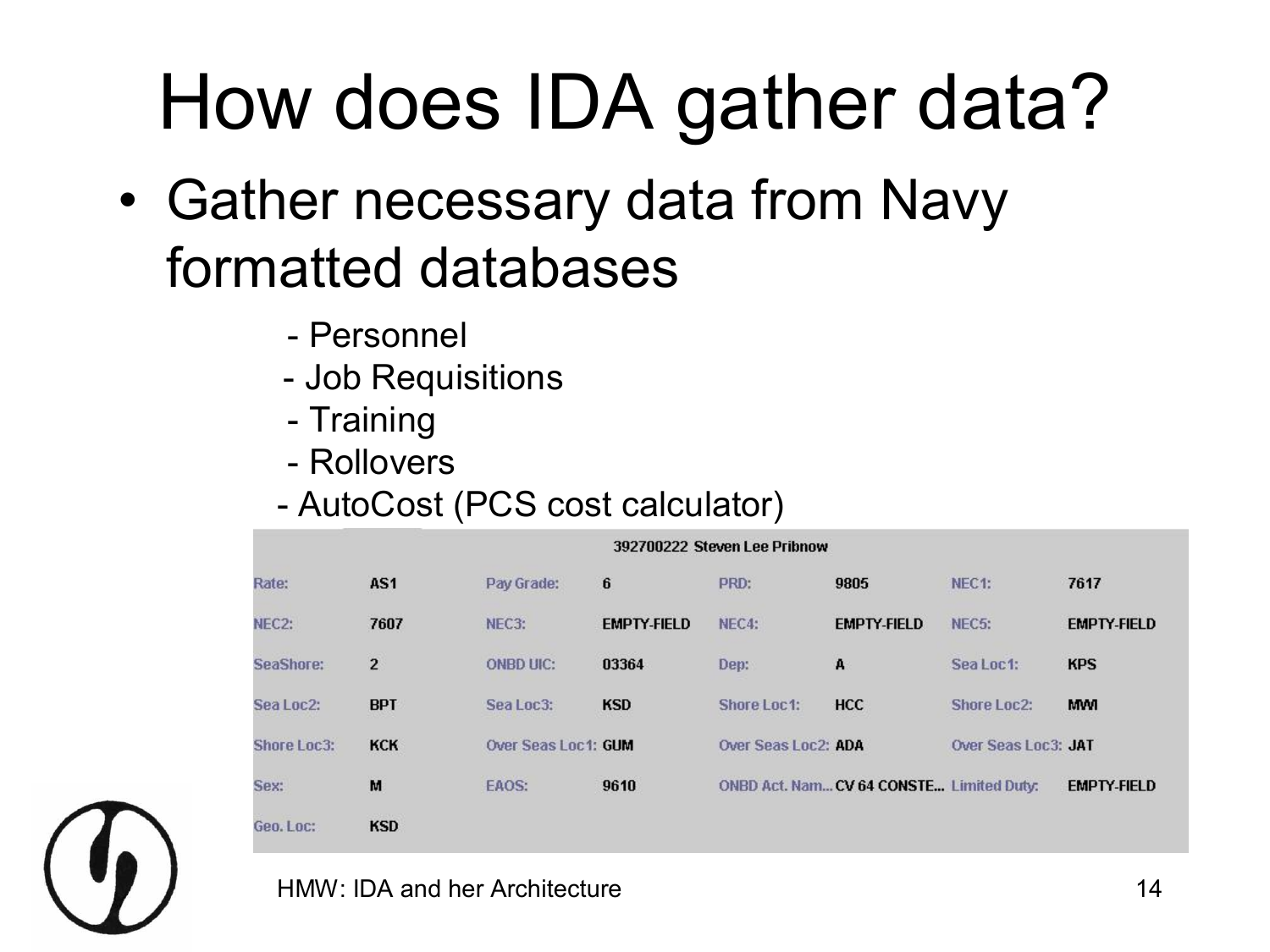## How does IDA rate jobs?

• Evaluate jobs for sailors Fitness values from

IDA's workspace

| Reg. Date | Pavorade | <b>TUM</b> | Priority | Act. Name             | <b>UIC</b> | <b>Sea/Shore</b> | <b>ATC</b> | NEC <sub>1</sub> | NEC <sub>2</sub>                           | <b>Atness</b>                 |
|-----------|----------|------------|----------|-----------------------|------------|------------------|------------|------------------|--------------------------------------------|-------------------------------|
| 961005    | 5        | 9903       | 001      | <b>HSL 45</b>         | 53915      |                  | <b>KSD</b> |                  | <b>EMPTY-FIE EMPTY-FIF 0.58987</b>         |                               |
| 961005    |          | 9907       | 001      | VF 101                | 09067      |                  | FOA        |                  |                                            | EMPTY-FIE EMPTY-FIE 0.7799499 |
| 961005    |          | 9909       | 001      | <b>FITWPSCO52912</b>  |            |                  | <b>LFA</b> |                  |                                            | EMPTY-FIE EMPTY-ME 0.7799499  |
| 961005    |          | 9902       | 001      | <b>NAS WHFL60508</b>  |            |                  | <b>GML</b> |                  |                                            | EMPTY-FIE EMPTY-FIE 0.7799499 |
| 961005    |          | 9903       | 002      | <b>NAS WHID 00620</b> |            |                  | <b>MWI</b> |                  |                                            | EMPTY-FIE EMPTY/FIE 0.6615199 |
| 961005    |          | 9907       | 002      | <b>MCAS YUMA62974</b> |            |                  | KYU        |                  | EMPTY-FIE EMPTY <mark>-FIE 0.77645</mark>  |                               |
| 961005    |          | 9901       | 003      | <b>NAWS CL 47609</b>  |            |                  | KCK        |                  | EMPTY-FIE EMPTY-FIE 0.58287                |                               |
| 961005    |          | 9903       | 003      | TRARON 21 0400A       |            |                  | <b>HKI</b> |                  |                                            | EMPTY-FIE EMPTY-FIE 0.7729499 |
| 961005    |          | 9905       | 003      | <b>STRKFIGH 55257</b> |            |                  | KEC        |                  |                                            | EMPTY-FIE EMPTY-FIE 0.7729499 |
| 961005    |          | 9811       | 003      | VX 9                  | 55646      |                  | KCK        |                  | <b>EMPTY-FIE EMPTY-FIE 0.58287</b>         |                               |
| 961005    | D        | 9903       | 004      | <b>NAPMLPE 0751A</b>  |            |                  | <b>GPE</b> |                  |                                            | EMPTY-FIE EMPTY-FIE 0.7694499 |
| 961005    |          | 9906       | 004      | <b>COMNAVA57012</b>   |            |                  | <b>FNO</b> |                  |                                            | EMPTY-FIE EMPTY-FIE 0.7694499 |
| 961005    |          | 9905       | 004      | <b>NAWS P M49146</b>  |            |                  | <b>KPS</b> |                  |                                            | EMPTY-FIE EMPTY-FIE 0.5793699 |
| 961005    |          | 9904       | 005      | <b>NRLFLOPD48498</b>  |            |                  | PPA        |                  | EMPTY-FIE EMPTY-FIE 0.76595                |                               |
| 961005    |          | 9906       | 005      | <b>NAS FALL 60495</b> |            |                  | <b>LFA</b> |                  | EMPTY-FIE EMPTY <mark>I</mark> FIE 0.76595 |                               |
| 961005    |          | 9905       | 005      | <b>NAWS P M49146</b>  |            |                  | <b>KPS</b> |                  | EMPTY-FIE EMPTY FIE 0.57587                |                               |
| 961005    |          | 9904       | 005      | VF 101                | 09067      |                  | FOA        |                  | <b>EMPTY-FIE EMPTY-NE 0.57587</b>          |                               |
| 961005    |          | 9906       | 006      | <b>COMSTRA 55575</b>  |            |                  | HTA        |                  | EMPTY-FIE EMPTY-FIE 0.76245                |                               |
| 961005    |          | 9906       | 007      | AMTGD M               | 66069      |                  | <b>GMY</b> |                  | <b>EMPTY-FIE EMPTY-FIN 0.56887</b>         |                               |
| 961005    | 5        | 9904       | 007      | NAS KEY               | 00213      |                  | <b>GKE</b> |                  | <b>EMPTY-FIE EMPTY-FIE. 0.56887</b>        |                               |

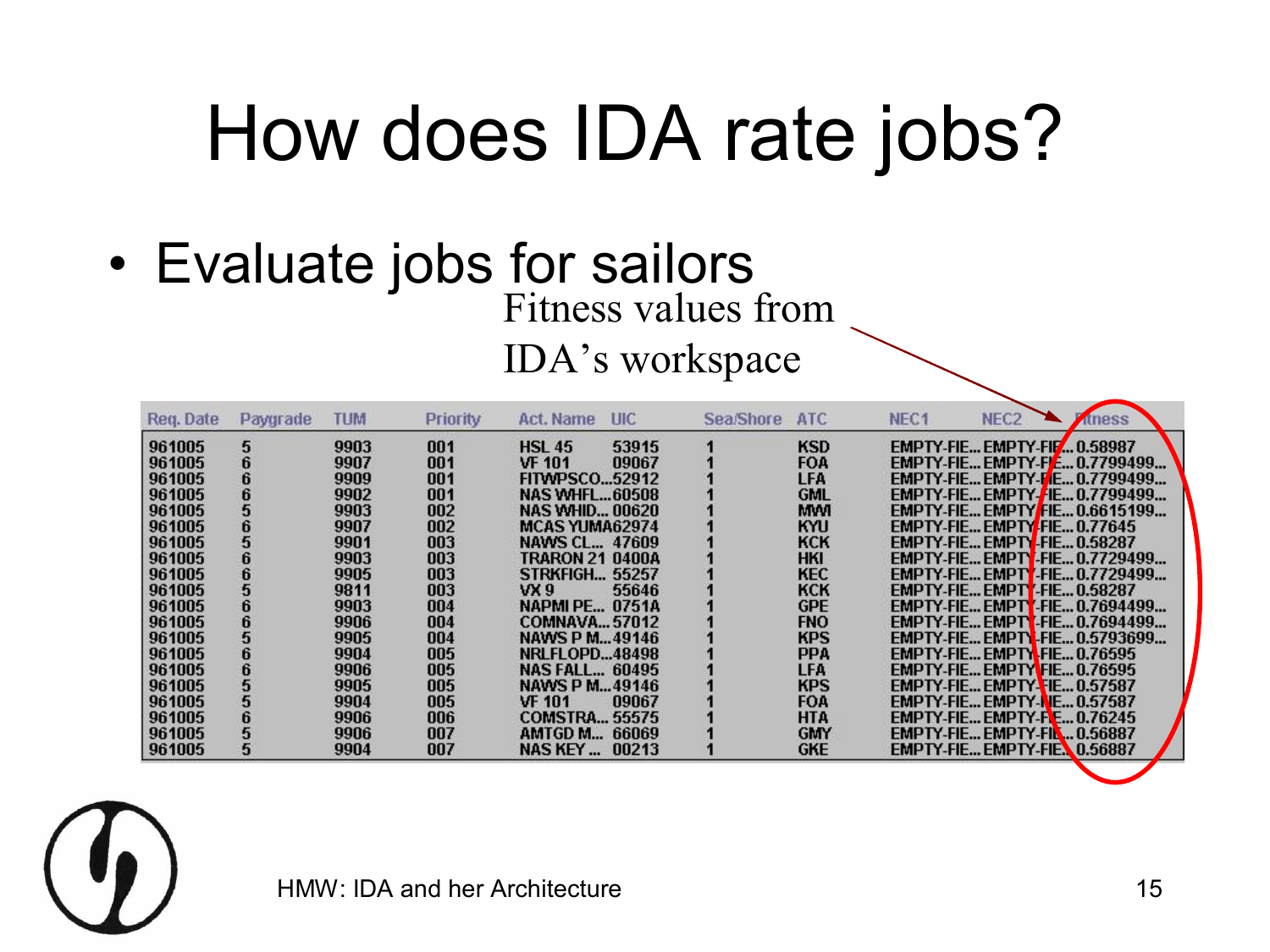## How does IDA deliberate?

#### • Create and Adjust Job Transition Timelines

Detach date, Take up month, and Training (if needed) are put in first

Next, Leave time is put in

If Training is needed, then travel time to the

school is added

Finally, Travel time to the job is calculated to determine when the sailor will arrive.

Timeline is displayed as dates are adjusted

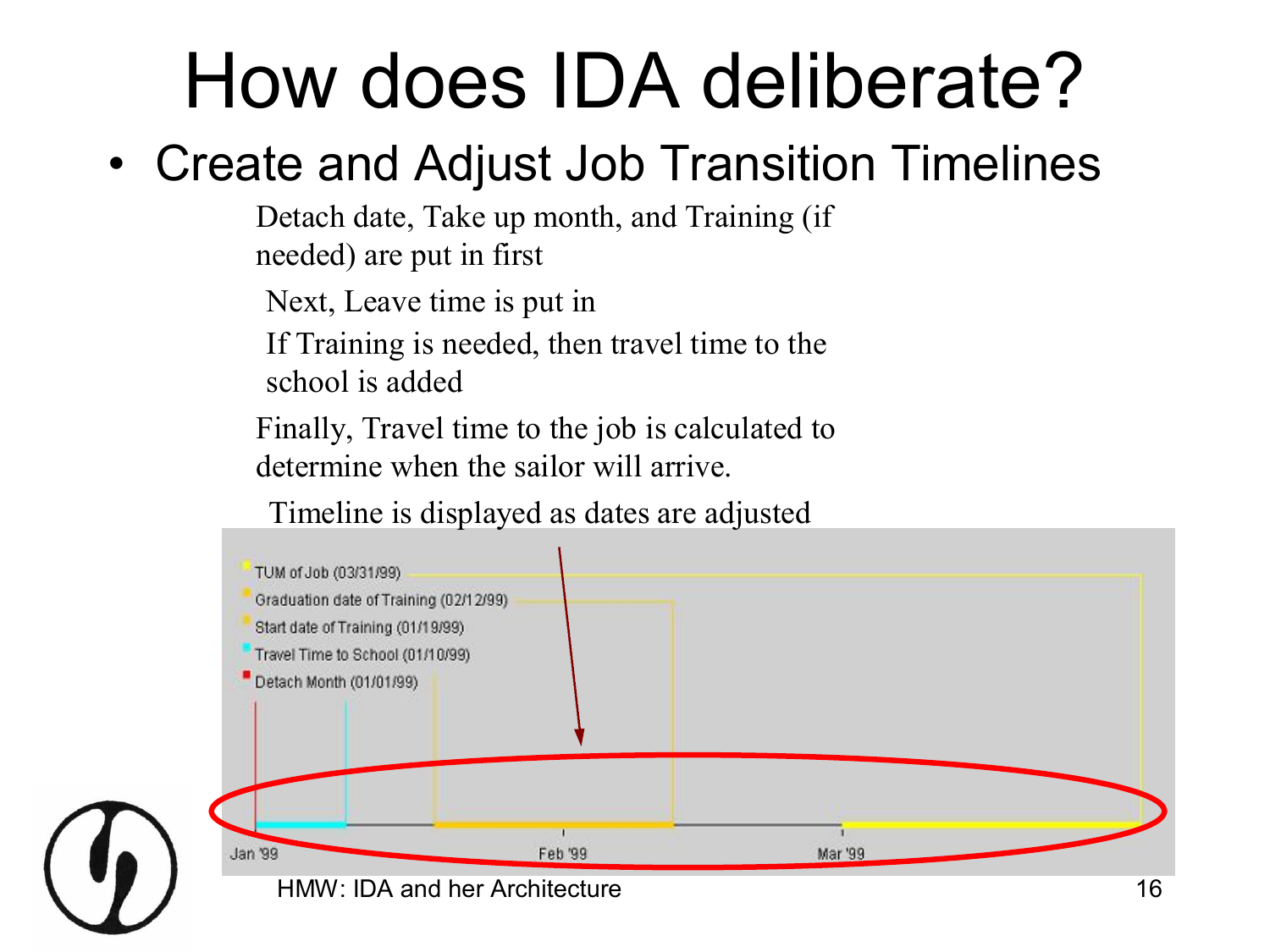#### **IDA: a 'conscious' software agent**



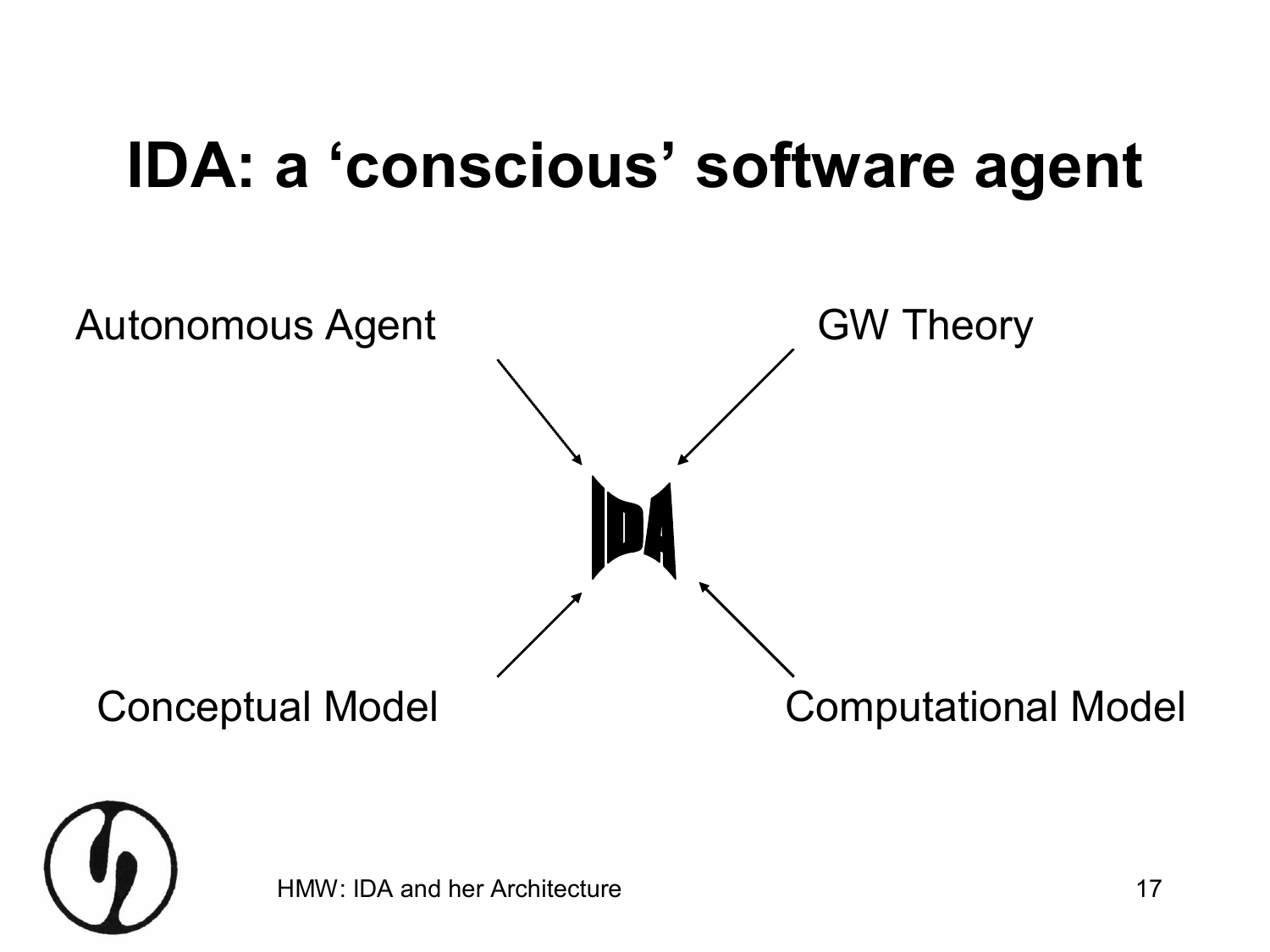## IDA'S Modules and Mechanisms

| Perception                     | <b>Copycat Architecture</b>      | Hofstadter  |  |
|--------------------------------|----------------------------------|-------------|--|
| <b>Action Selection</b>        | <b>Behavior Net</b>              | <b>Maes</b> |  |
| <b>Episodic Memory</b>         | <b>Sparse Distributed Memory</b> | Kanerva     |  |
| Emotions                       | <b>Pandemonium Theory</b>        | Jackson     |  |
| Metacognition                  | <b>Fuzzy Classifier Systems</b>  | Holland     |  |
| Learning                       | Copycat Arch., Reinforcement     |             |  |
| <b>Constraint Satisfaction</b> | <b>Linear Functional</b>         |             |  |
| <b>Language Generation</b>     | <b>Pandemonium Theory</b>        | Jackson     |  |
| <b>Deliberation</b>            | <b>Pandemonium Theory</b>        | Jackson     |  |
| 'Consciousness'                | <b>Pandemonium Theory</b>        | Jackson     |  |

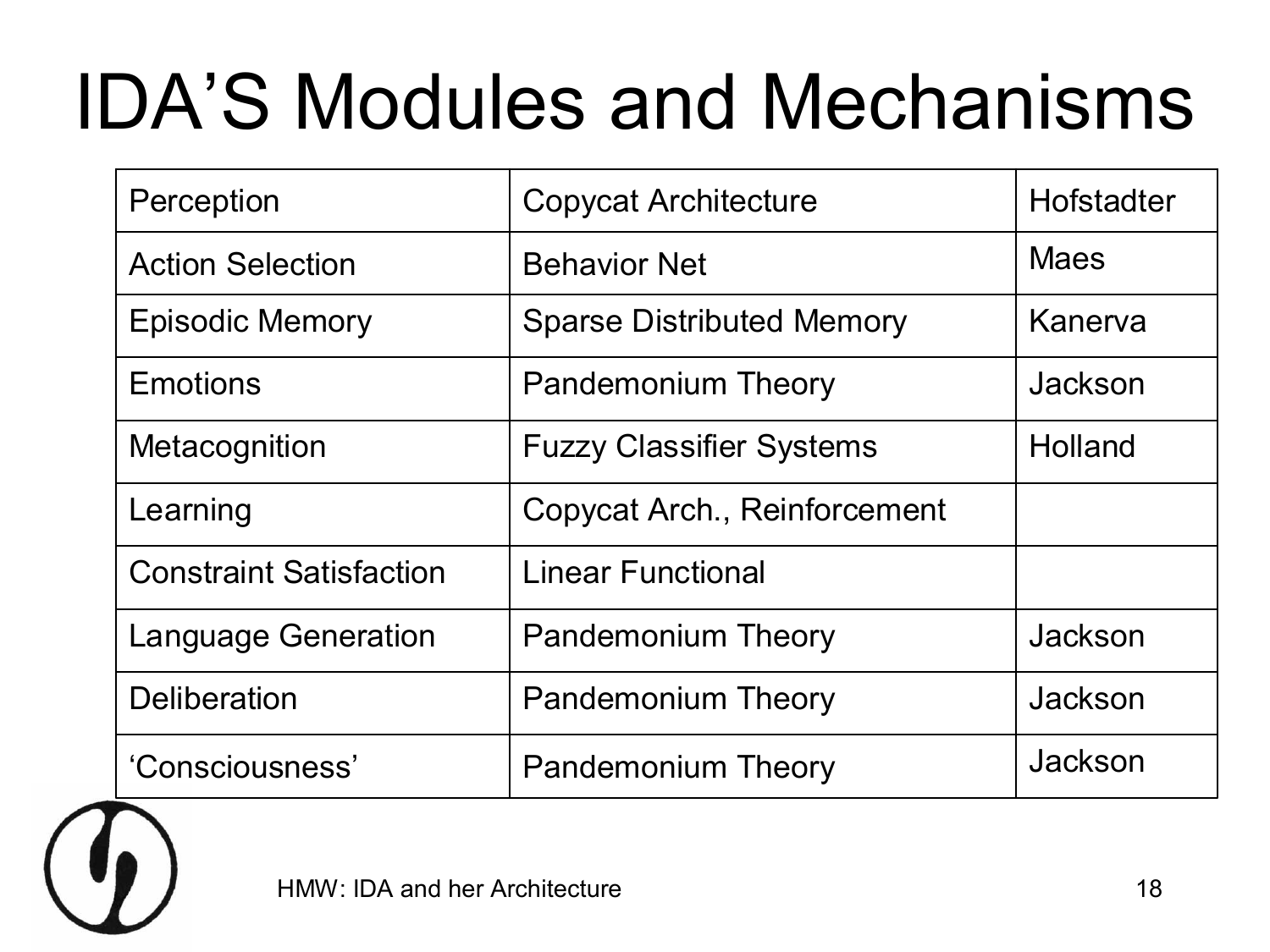## IDA's Architecture

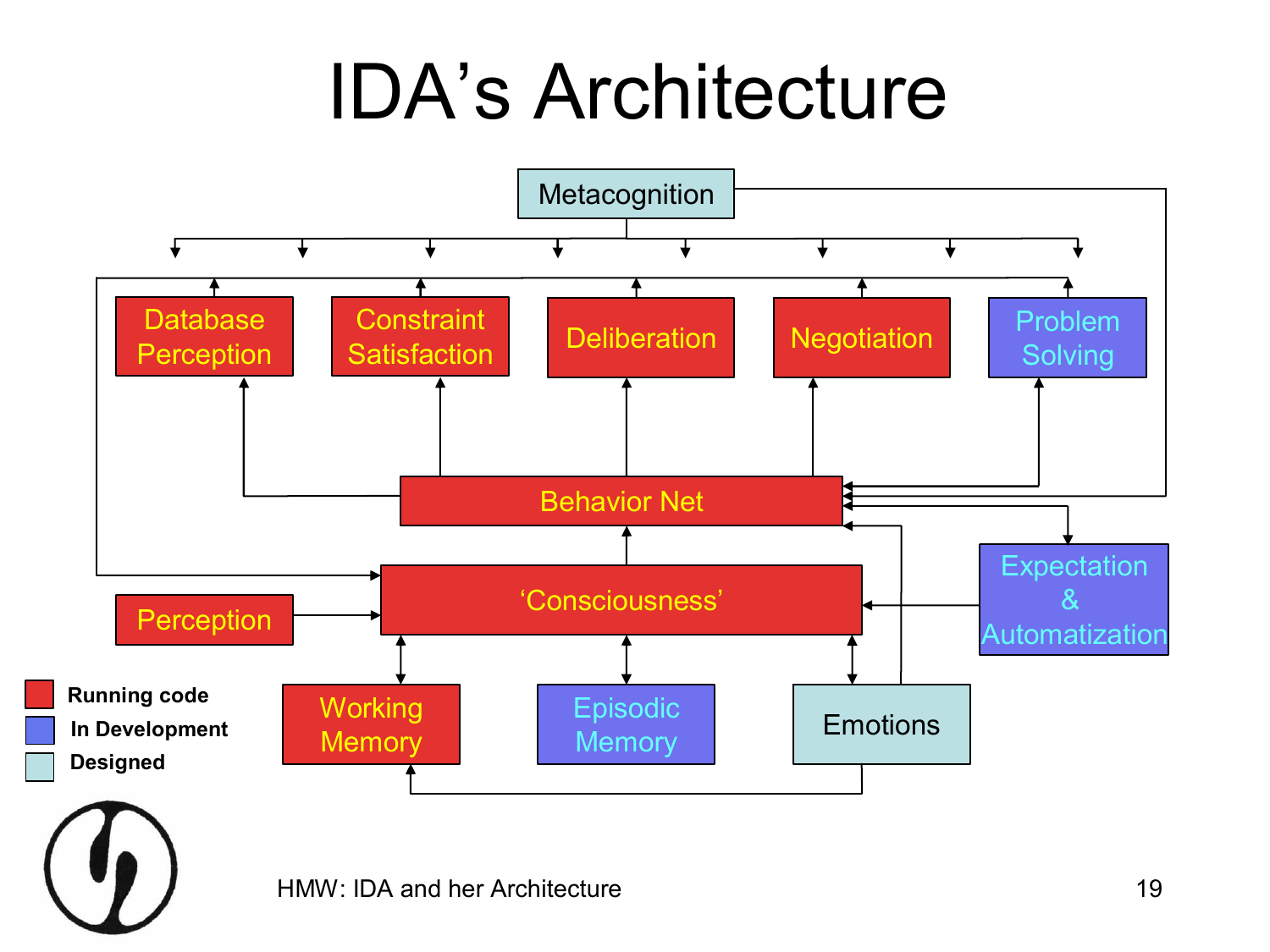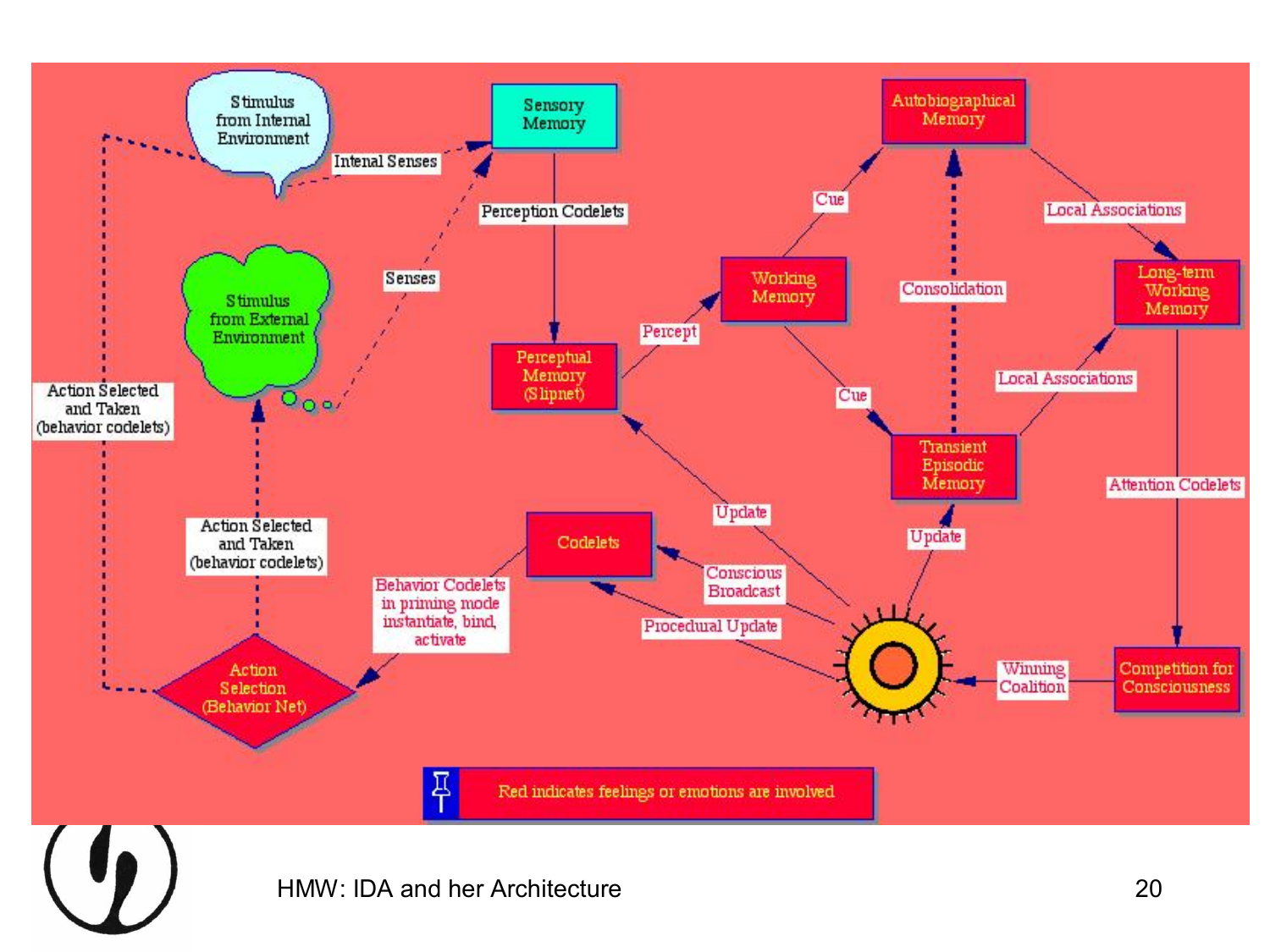# **Cognitive Cycle Processing**

- Hypothesis— Like IDA's, human cognitive processing is via a continuing sequence of Cognitive Cycles
- Duration— Each cognitive cycle takes roughly 200 ms with steps 1 through 5 occupying about 80 ms
- Overlapping— Several cycles may have parts running simultaneously in parallel
- Seriality— Consciousness maintains serial order and the illusion of continuity
- Start— Cycle may start with action selection nstead of perception

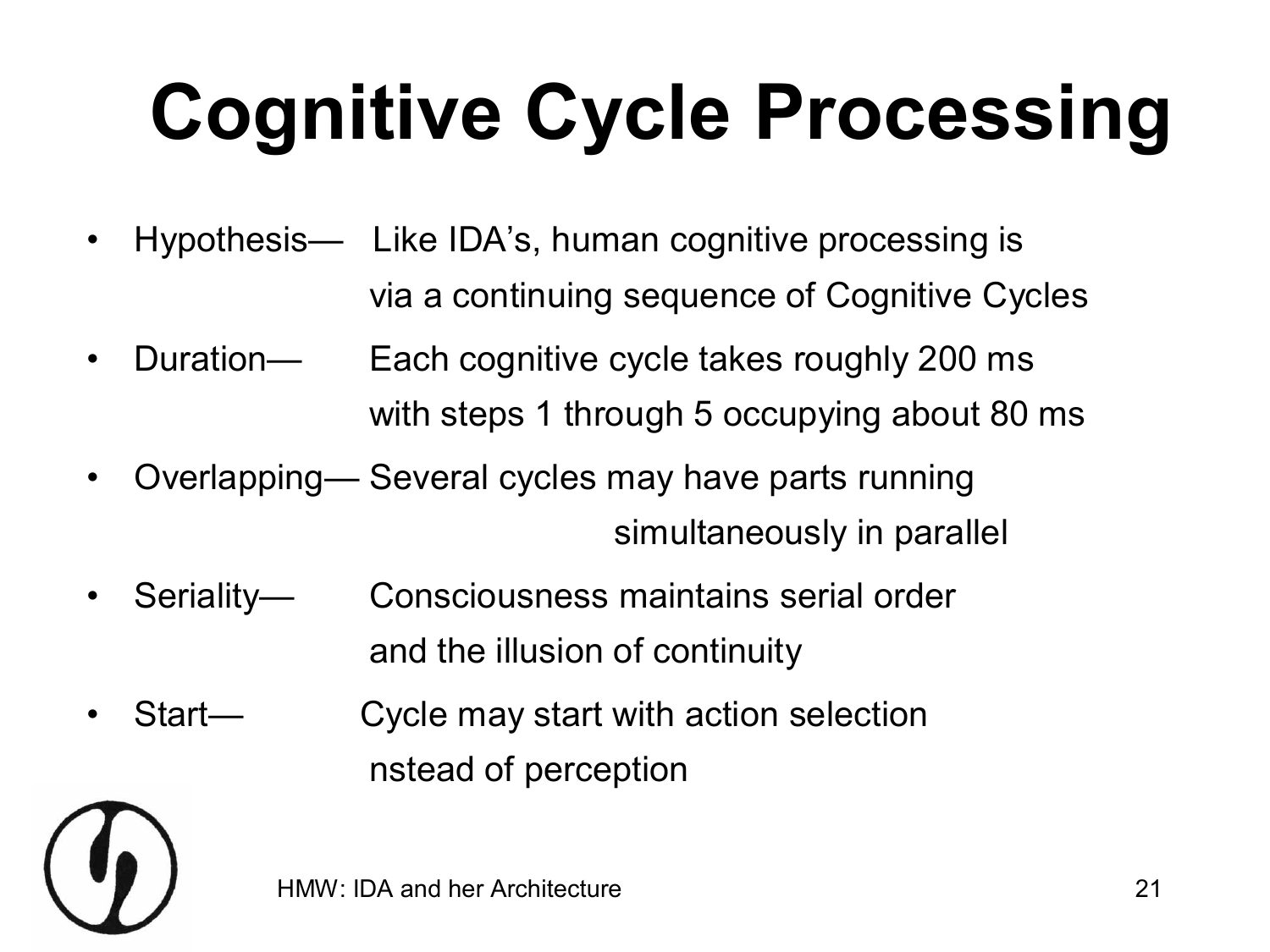# IDA Project Accomplishments

- Funding  $\frac{1}{5}$ 1.5m from ONR & Navy sources
- Publications—past five years
	- 12 Journal articles or book chapters
	- 15 Refereed conference presentations
- Degrees completed—past five years
	- 10 Masters
	- $-5$  Ph.D.'s
- Numerous invited & contributed presentations

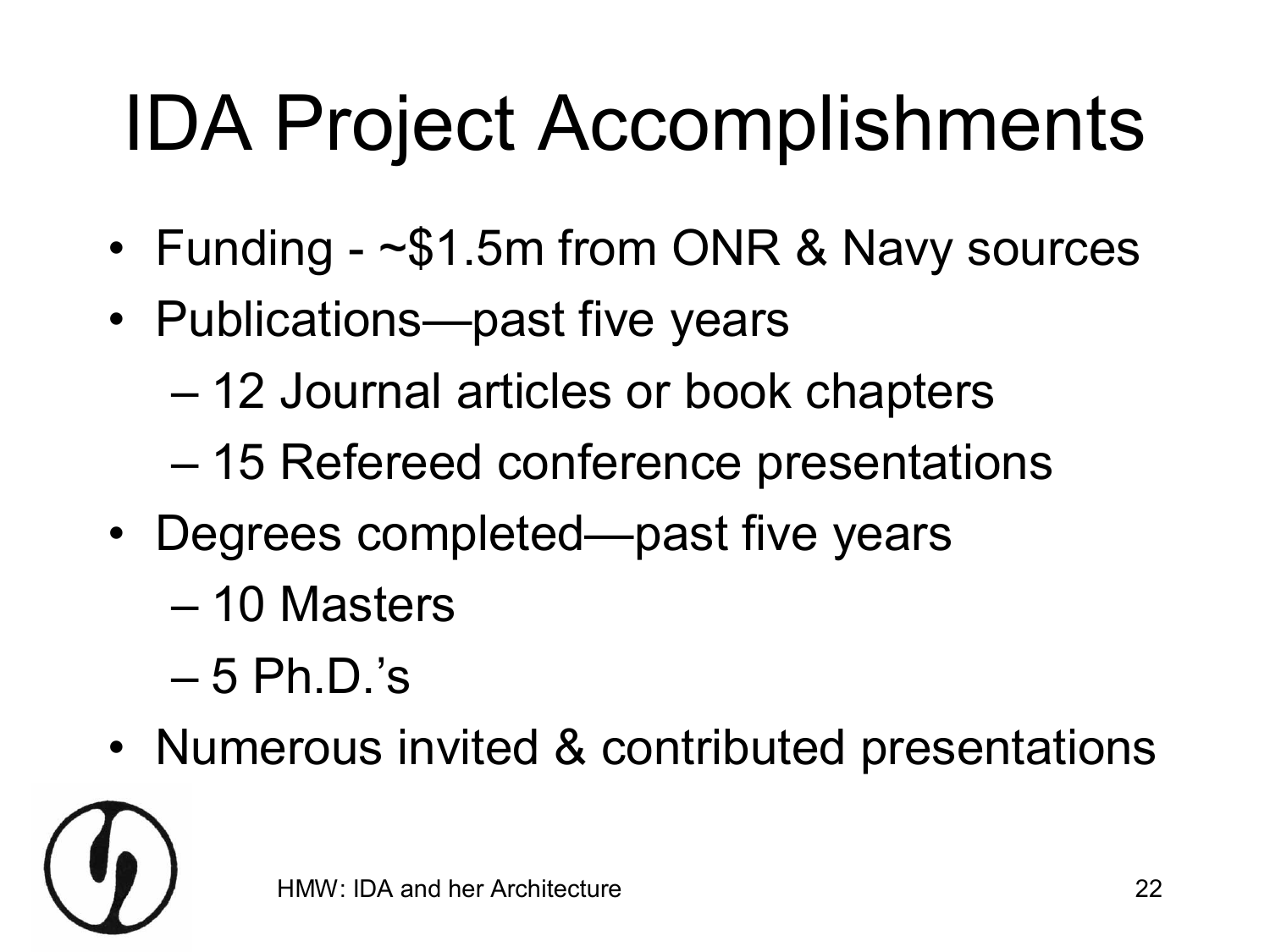## Current IDA Projects

| Automatization              | Negatu, McCauley, Franklin                          |
|-----------------------------|-----------------------------------------------------|
| Non-routine problem solving | Negatu, McCauley, Franklin                          |
| <b>Episodic Memory</b>      | Ramamurthy, D'Mello,<br>Ventura, Franklin           |
| <b>Procedural learning</b>  | D'Mello, Ramakrishna,<br>Negatu, McCauley, Franklin |
| <b>Perceptual learning</b>  | D'Mello, Ramamurthy,<br>Bodipudi, Brown, Franklin   |
| Perceptual automatization   | Brown, Ramamurthy, Franklin                         |
| <b>Self</b>                 | Brown, Ramamurthy, Franklin                         |

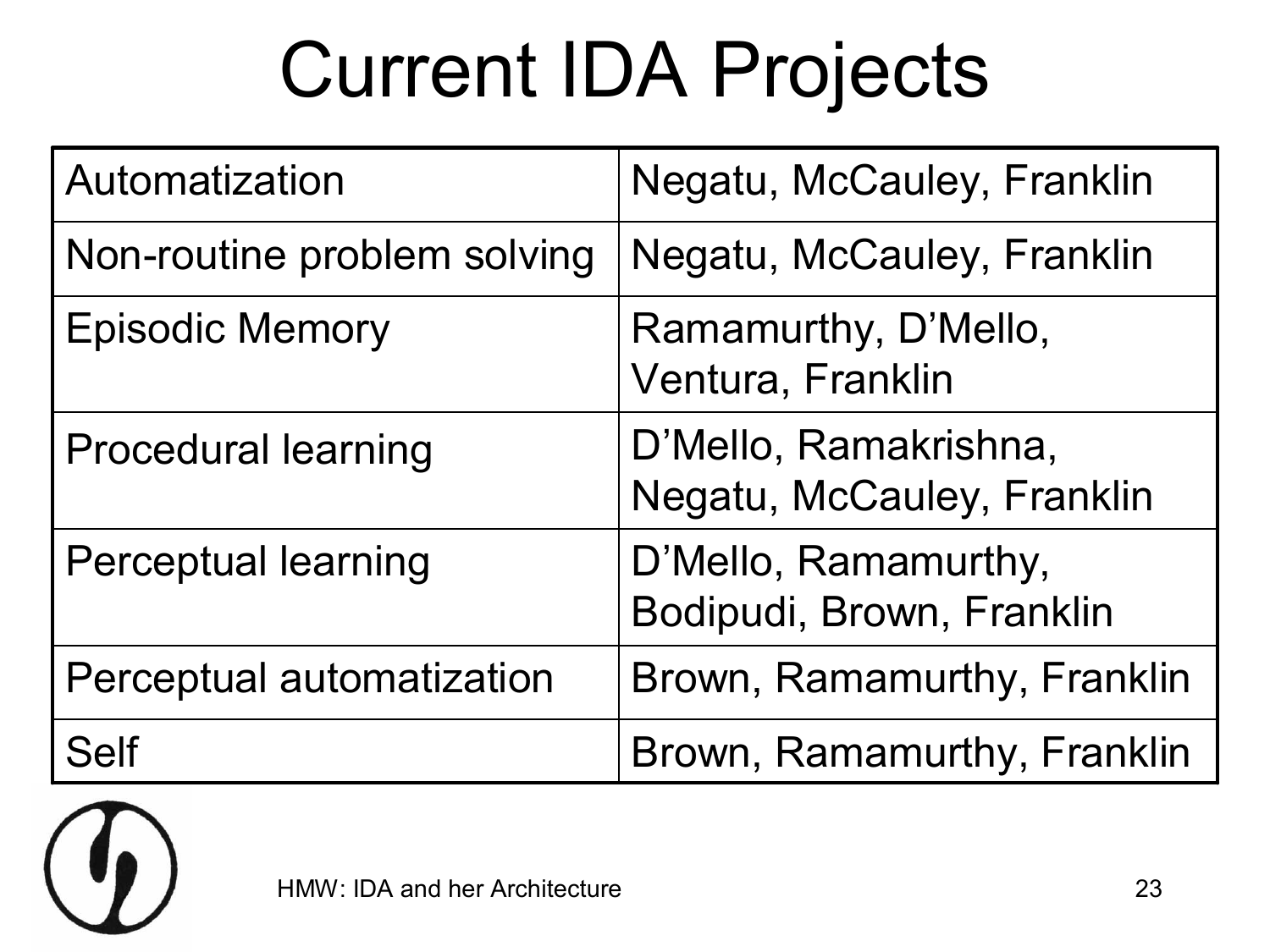### Is IDA Conscious?





IDA is functionally 'conscious', but what about subjective experience?

#### *Is IDA the world's first conscious artifact?*

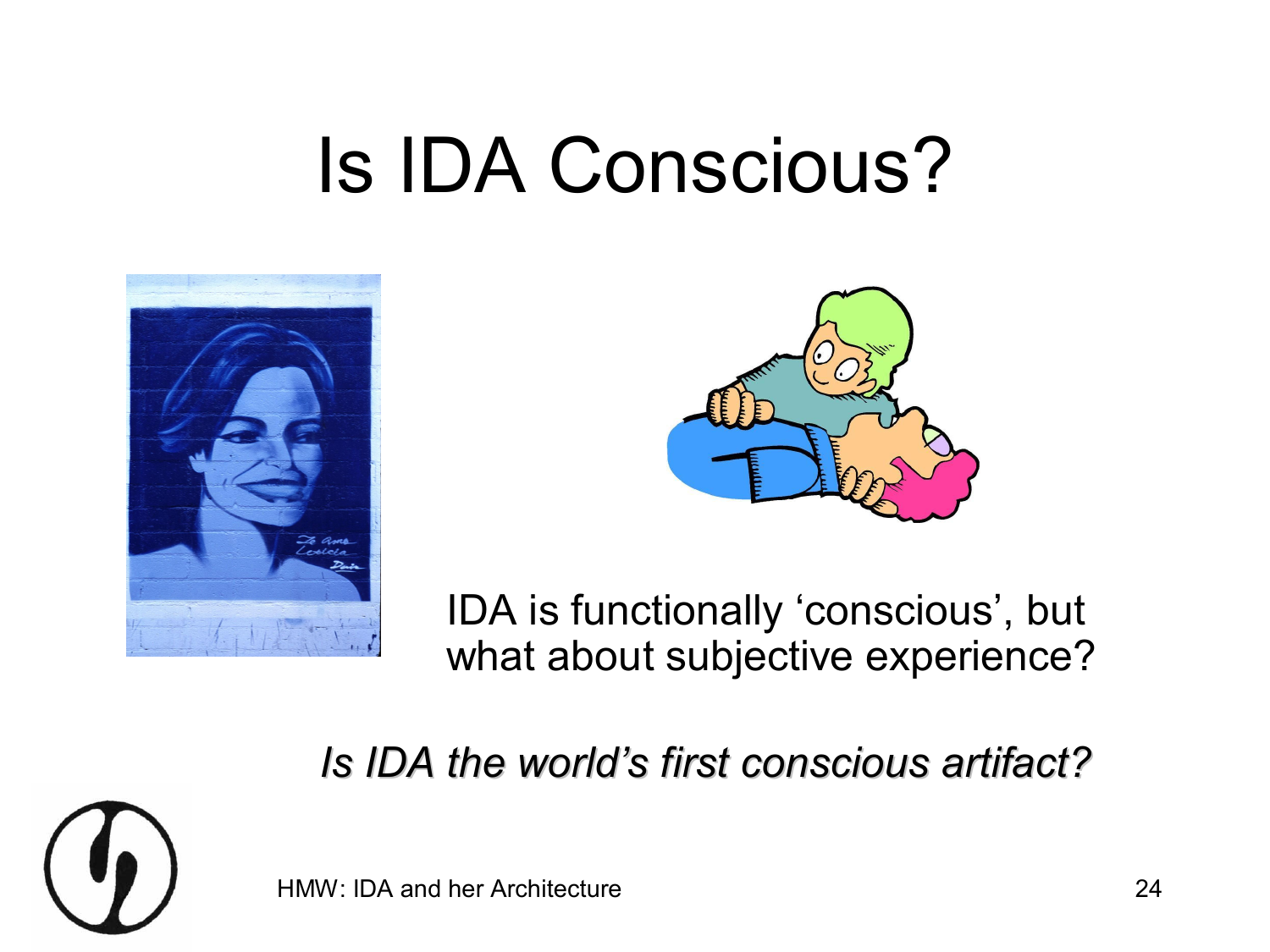# Readings in *Artificial Minds*

**Pandemonium Theory pp. 234244 Copycat Architecture pp. 347362 Schema Mechanism pp. 314324 Sparse Distributed Memory pp. 330344 Behavior Networks pp. 244258**